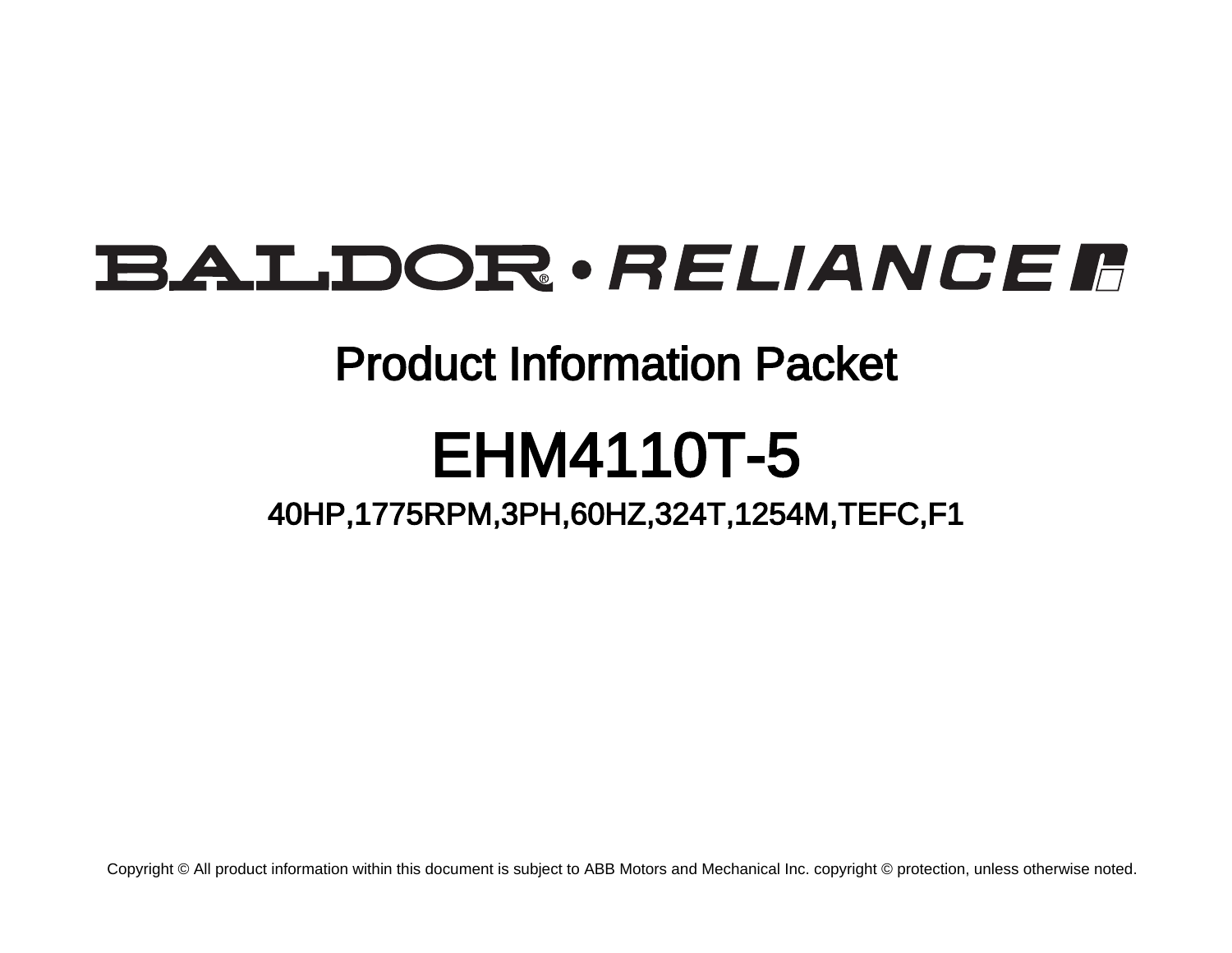#### BALDOR · RELIANCE F Product Information Packet: EHM4110T-5 - 40HP,1775RPM,3PH,60HZ,324T,1254M,TEFC,F1

| <b>Part Detail</b> |           |             |            |             |        |                      |            |  |
|--------------------|-----------|-------------|------------|-------------|--------|----------------------|------------|--|
| Revision:          |           | Status:     | PRD/A      | Change #:   |        | Proprietary:         | No         |  |
| Type:              | AC        | Elec. Spec: | 12WGY285   | CD Diagram: | CD0006 | Mfg Plant:           |            |  |
| Mech. Spec:        | 12G122    | Layout:     | 12LYG122   | Poles:      | 04     | <b>Created Date:</b> | 12-05-2011 |  |
| Base:              | <b>RG</b> | Eff. Date:  | 02-21-2022 | Leads:      | 3#8    |                      |            |  |

| <b>Specs</b>                           |                         |                                  |                              |
|----------------------------------------|-------------------------|----------------------------------|------------------------------|
| <b>Catalog Number:</b>                 | EHM4110T-5              | <b>Insulation Class:</b>         | F                            |
| Enclosure:                             | <b>TEFC</b>             | <b>Inverter Code:</b>            | <b>Inverter Ready</b>        |
| Frame:                                 | 324T                    | <b>KVA Code:</b>                 | H                            |
| <b>Frame Material:</b>                 | Iron                    | <b>Lifting Lugs:</b>             | <b>Standard Lifting Lugs</b> |
| Motor Letter Type:                     | Three Phase             | Locked Bearing Indicator:        | Locked Bearing               |
| Output @ Frequency:                    | 40.000 HP @ 60 HZ       | Motor Lead Quantity/Wire Size:   | 3 @ 8 AWG                    |
| Synchronous Speed @ Frequency:         | 1800 RPM @ 60 HZ        | <b>Motor Lead Exit:</b>          | Ko Box                       |
| Voltage @ Frequency:                   | 575.0 V @ 60 HZ         | <b>Motor Lead Termination:</b>   | Flying Leads                 |
| XP Class and Group:                    | None                    | Motor Type:                      | 1254M                        |
| <b>XP Division:</b>                    | Not Applicable          | <b>Mounting Arrangement:</b>     | F1                           |
| <b>Agency Approvals:</b>               | <b>CSA</b>              | <b>Power Factor:</b>             | 82                           |
|                                        | <b>CSA EEV</b>          | <b>Product Family:</b>           | <b>General Purpose</b>       |
|                                        | <b>UR</b>               | <b>Pulley End Bearing Type:</b>  | Ball                         |
| <b>Auxillary Box:</b>                  | No Auxillary Box        | <b>Pulley Face Code:</b>         | Standard                     |
| <b>Auxillary Box Lead Termination:</b> | None                    | <b>Pulley Shaft Indicator:</b>   | Standard                     |
| <b>Base Indicator:</b>                 | Rigid                   | <b>Rodent Screen:</b>            | None                         |
| <b>Bearing Grease Type:</b>            | Polyrex EM (-20F +300F) | <b>Shaft Extension Location:</b> | <b>Pulley End</b>            |
| Blower:                                | None                    | <b>Shaft Ground Indicator:</b>   | Mounting Provisions Only     |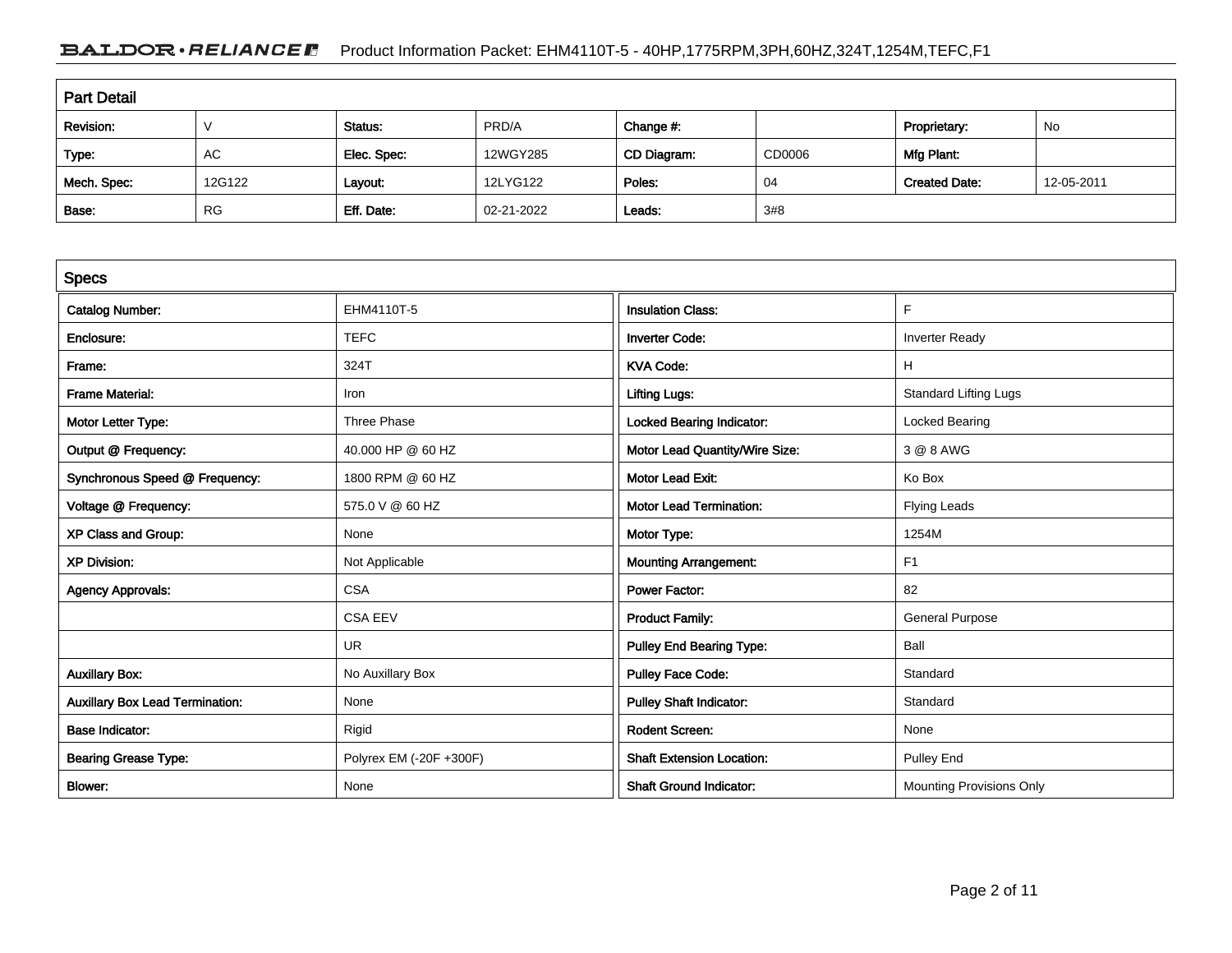| Current @ Voltage:                    | 39.000 A @ 575.0 V        | <b>Shaft Rotation:</b>             | Reversible          |
|---------------------------------------|---------------------------|------------------------------------|---------------------|
| Design Code:                          | $\mathsf{A}$              | <b>Shaft Slinger Indicator:</b>    | No Slinger          |
| Drip Cover:                           | No Drip Cover             | <b>Speed Code:</b>                 | Single Speed        |
| Duty Rating:                          | <b>CONT</b>               | <b>Motor Standards:</b>            | <b>NEMA</b>         |
| <b>Electrically Isolated Bearing:</b> | Not Electrically Isolated | <b>Starting Method:</b>            | Direct on line      |
| <b>Feedback Device:</b>               | <b>NO FEEDBACK</b>        | <b>Thermal Device - Bearing:</b>   | None                |
| <b>Front Face Code:</b>               | Standard                  | <b>Thermal Device - Winding:</b>   | None                |
| <b>Front Shaft Indicator:</b>         | None                      | <b>Vibration Sensor Indicator:</b> | No Vibration Sensor |
| <b>Heater Indicator:</b>              | No Heater                 | <b>Winding Thermal 1:</b>          | None                |
|                                       |                           | <b>Winding Thermal 2:</b>          | None                |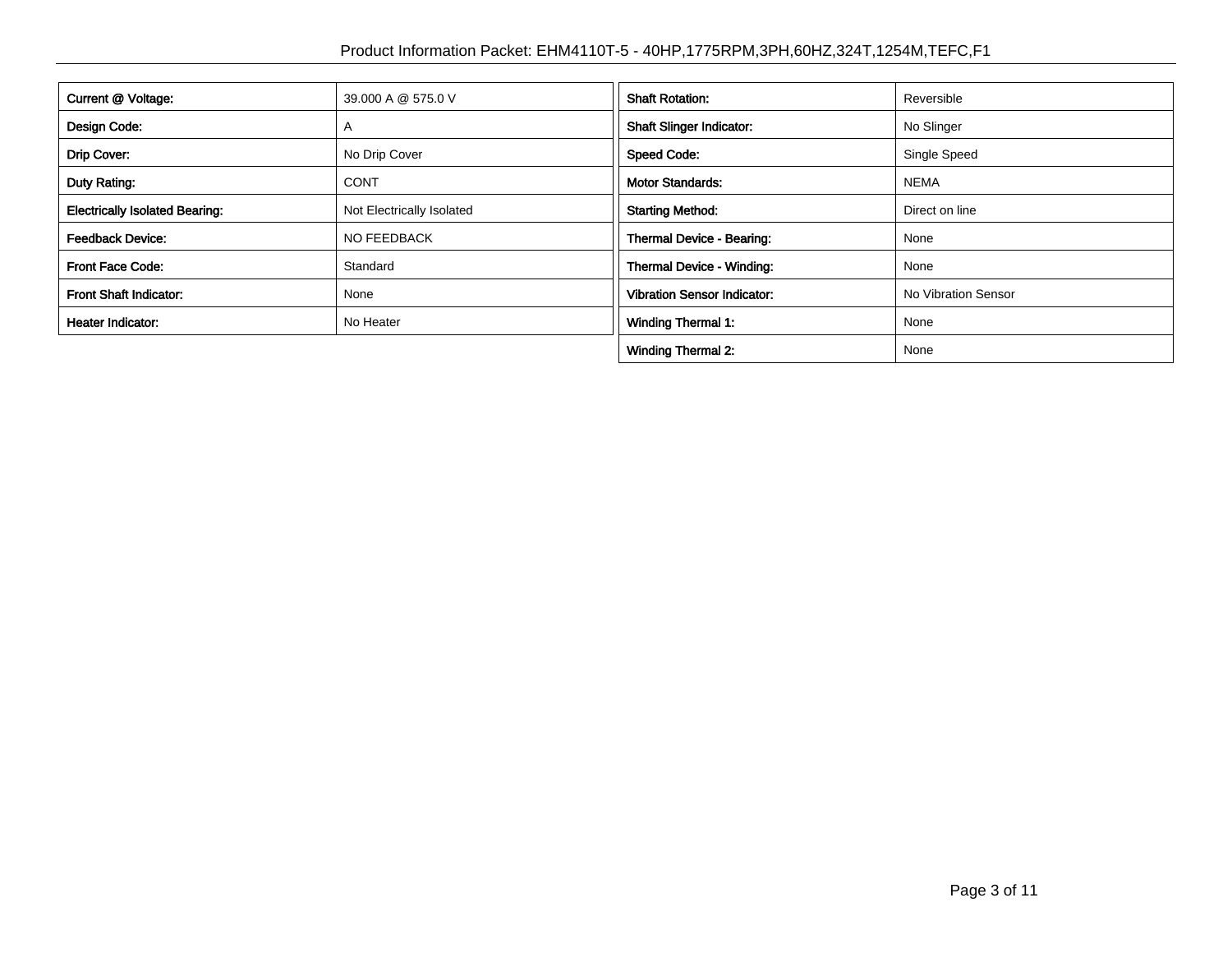#### BALDOR · RELIANCE F Product Information Packet: EHM4110T-5 - 40HP,1775RPM,3PH,60HZ,324T,1254M,TEFC,F1

| Nameplate NP2138L |                            |                           |            |                       |                    |
|-------------------|----------------------------|---------------------------|------------|-----------------------|--------------------|
|                   | <b>CAT.NO. EHM4110T-5</b>  | P/N                       |            | <b>ENCLOSURE</b> TEFC |                    |
|                   | <b>SPEC.</b> 12G122Y285G1  | $FRAME$ 324T<br>$CC$ 010A | S/N        |                       |                    |
| HP 40             |                            | <b>CLASS</b> F            | $HZ$ 60    |                       |                    |
|                   | $RPM$ 1775                 | PH 3<br><b>DES</b> A      |            |                       |                    |
| $VOLT$ 575        |                            |                           | KVA-CODE H | <b>ODE BRG</b> 6311   | <b>DE BRG</b> 6312 |
| $AMP$ 39          |                            | USABLE AT 208V            |            |                       |                    |
|                   | <b>RATING 40C AMB-CONT</b> | <b>GREASE POLYREX EM</b>  |            |                       |                    |
| NEMA-NOM-EFF 94.1 | PF 82                      | <b>SER.F.</b>   1.15      |            |                       |                    |
|                   | SFA 44                     |                           |            |                       |                    |
| <b>HTR-VOLTS</b>  | HTR-AMPS                   |                           |            |                       |                    |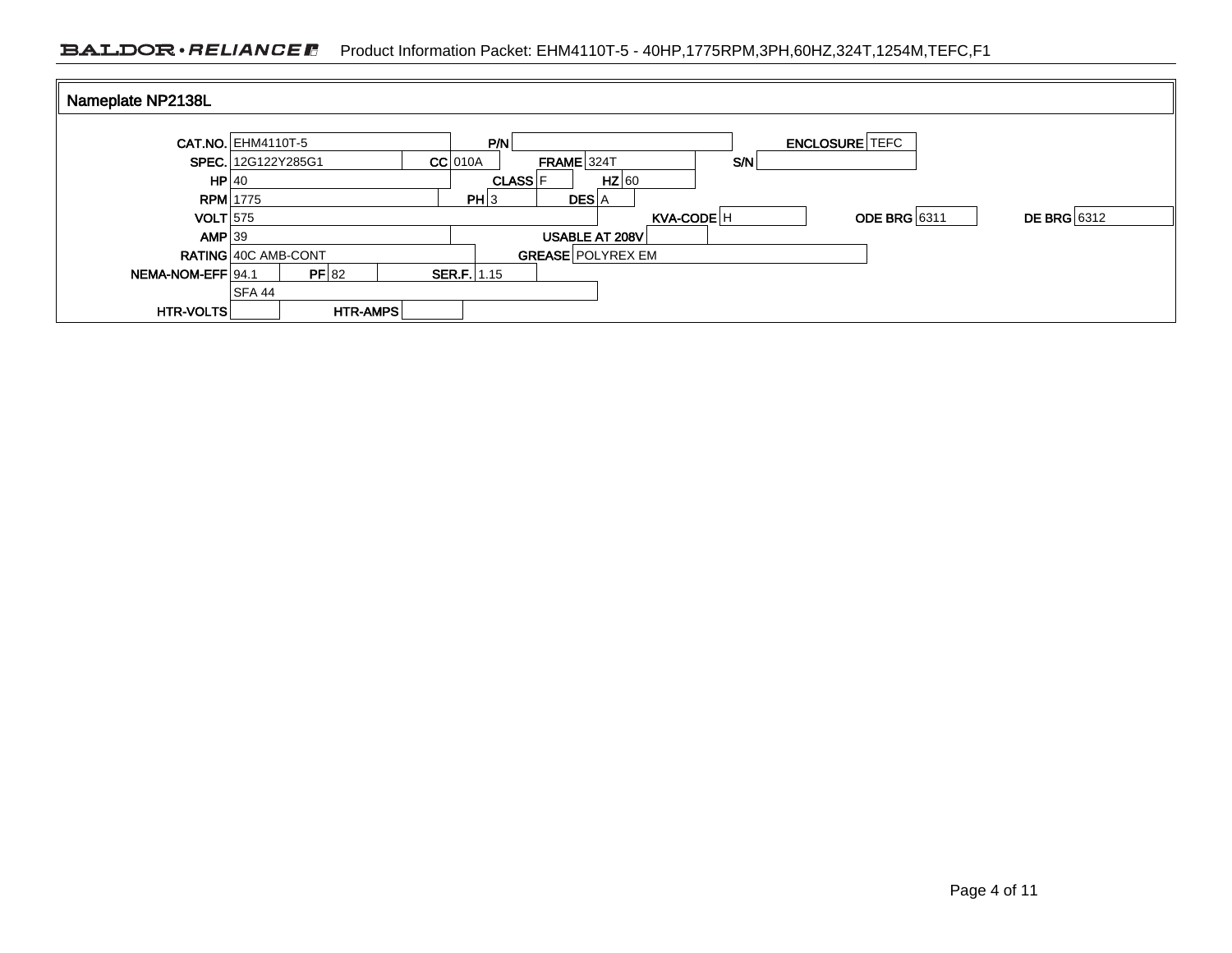| <b>Parts List</b>  |                                           |          |  |  |  |
|--------------------|-------------------------------------------|----------|--|--|--|
| <b>Part Number</b> | Description                               | Quantity |  |  |  |
| SA235201           | SA 12G122Y285G1                           | 1.000 EA |  |  |  |
| RA222163           | RA 12G122Y285G1                           | 1.000 EA |  |  |  |
| 09FN3001B03SP      | EXTERNAL FAN, PLASTIC (COMES W/SCREW FRO  | 1.000 EA |  |  |  |
| 10CB3001           | CONDUIT BOX CAST W/2.500 LEAD HOLE        | 1.000 EA |  |  |  |
| 09GS1000SP         | GASKET-CONDUIT BOX, 1/16 THICK LEXIDE     | 1.000 EA |  |  |  |
| 10XN3118K12        | 5/16-18 X .75 GRADE 5, ZINC PLATED        | 4.000 EA |  |  |  |
| HW1001A31          | LOCKWASHER 5/16, ZINC PLT.591 OD, .319 I  | 4.000 EA |  |  |  |
| WD1000B25          | GND LUG, BURNDY L125HP OR T&B L125HP-BB   | 1.000 EA |  |  |  |
| 19XW3118G08        | .31-18X.50, HEX WSHR HD, TAPTITE 2, GREEN | 1.000 EA |  |  |  |
| 12EP1107A05        | FR ENDPLATE, MACH                         | 1.000 EA |  |  |  |
| HA3400A13          | STUD, 1/2-13 X 7" WELKER                  | 4.000 EA |  |  |  |
| HA4017A01          | 1/8 X 4 GREASE EXT (F/S)                  | 1.000 EA |  |  |  |
| HW1001A50          | LOCKWASHER 1/2, ZINC PLT, 879 OD, .509 I  | 4.000 EA |  |  |  |
| HW5100A13          | W4627-047 WVY WSHER                       | 1.000 EA |  |  |  |
| 10XN3118K40        | 5/16-18 X 2.25" HEX HD, GRADE 5           | 2.000 EA |  |  |  |
| HW1001A31          | LOCKWASHER 5/16, ZINC PLT.591 OD, .319 I  | 2.000 EA |  |  |  |
| 12EP1106A69        | PU ENDPLATE, MACH                         | 1.000 EA |  |  |  |
| 10XN5013K28        | 1/2-13 X 1.75 HEX HEAD MACH SCREW, GRAD   | 4.000 EA |  |  |  |
| HW1001A50          | LOCKWASHER 1/2, ZINC PLT, 879 OD, .509 I  | 4.000 EA |  |  |  |
| 10XN3118K40        | 5/16-18 X 2.50" HEX HD, GRADE 5           | 4.000 EA |  |  |  |
| HW1001A31          | LOCKWASHER 5/16, ZINC PLT.591 OD, .319 I  | 4.000 EA |  |  |  |
| 12FH1002SP         | FAN COVER, CAST                           | 1.000 EA |  |  |  |
| HW1001A50          | LOCKWASHER 1/2, ZINC PLT, 879 OD, .509 I  | 4.000 EA |  |  |  |
| XY5013A12          | NUT, 1/2-13, HEX, STEEL, ZINCPLATED       | 4.000 EA |  |  |  |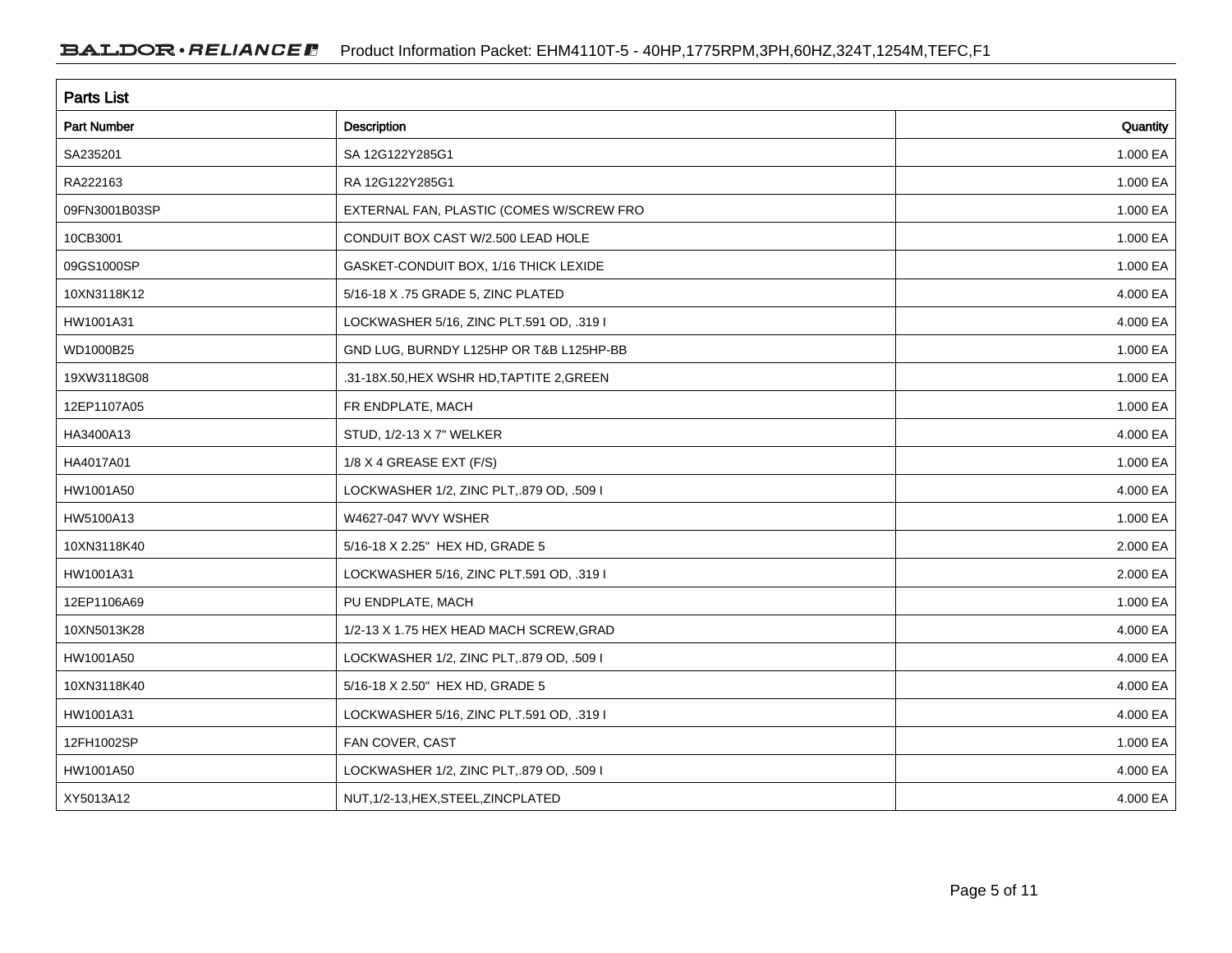| <b>Parts List (continued)</b> |                                          |          |  |  |  |
|-------------------------------|------------------------------------------|----------|--|--|--|
| <b>Part Number</b>            | Description                              | Quantity |  |  |  |
| 10CB3500SP                    | CONDUIT BOX LID, CAST                    | 1.000 EA |  |  |  |
| 10GS1000SP                    | GASKET, CONDUIT BOX LID                  | 1.000 EA |  |  |  |
| 51XW2520A12                   | .25-20 X .75, TAPTITE II, HEX WSHR SLTD  | 4.000 EA |  |  |  |
| HW2501H33                     | KEY, 1/2 SQ X 3.875                      | 1.000 EA |  |  |  |
| 84XN0540J08                   | 5-40 X 1/2" SHCS, BLACK OXIDE            | 2.000 EA |  |  |  |
| LB1115N                       | LABEL, LIFTING DEVICE (ON ROLLS)         | 1.000 EA |  |  |  |
| MN416A01                      | TAG-INSTAL-MAINT no wire (2100/bx) 4/22  | 1.000 EA |  |  |  |
| HW4500A35                     | 1/8 NPT STEEL .50 HEX CAP                | 1.000 EA |  |  |  |
| HW4500A20                     | 1/8NPT SL PIPE PLUG                      | 1.000 EA |  |  |  |
| HA4054                        | SHORT T-DRAIN FITTING, .125" N.P.T.      | 1.000 EA |  |  |  |
| MJ1000A02                     | GREASE, POLYREX EM EXXON                 | 0.200 LB |  |  |  |
| HW4500A20                     | 1/8NPT SL PIPE PLUG                      | 2.000 EA |  |  |  |
| HA4054                        | SHORT T-DRAIN FITTING, .125" N.P.T.      | 1.000 EA |  |  |  |
| HW2500A25                     | WOODRUFF KEY USA #1008 #BLOW CARBON STEE | 1.000 EA |  |  |  |
| 51XB1214A20                   | 12-14X1.25 HXWSSLD SERTYB                | 1.000 EA |  |  |  |
| MG1000G27                     | MED CHARCOAL METALLIC GREY 400-0096      | 0.080 GA |  |  |  |
| 85XU0407S04                   | 4X1/4 U DRIVE PIN STAINLESS              | 4.000 EA |  |  |  |
| LB1119N                       | <b>WARNING LABEL</b>                     | 1.000 EA |  |  |  |
| LC0006                        | <b>CONNECTION LABEL</b>                  | 1.000 EA |  |  |  |
| <b>NP2138L</b>                | ALUM SUPER-E UL CSA-EEV PREM CC (300     | 1.000 EA |  |  |  |
| 12PA1000                      | PACKAGING GROUP PRINT PK1024A07          | 1.000 EA |  |  |  |
| FE-0000022                    | ZRTG FE ASSEMBLY                         | 1.000 EA |  |  |  |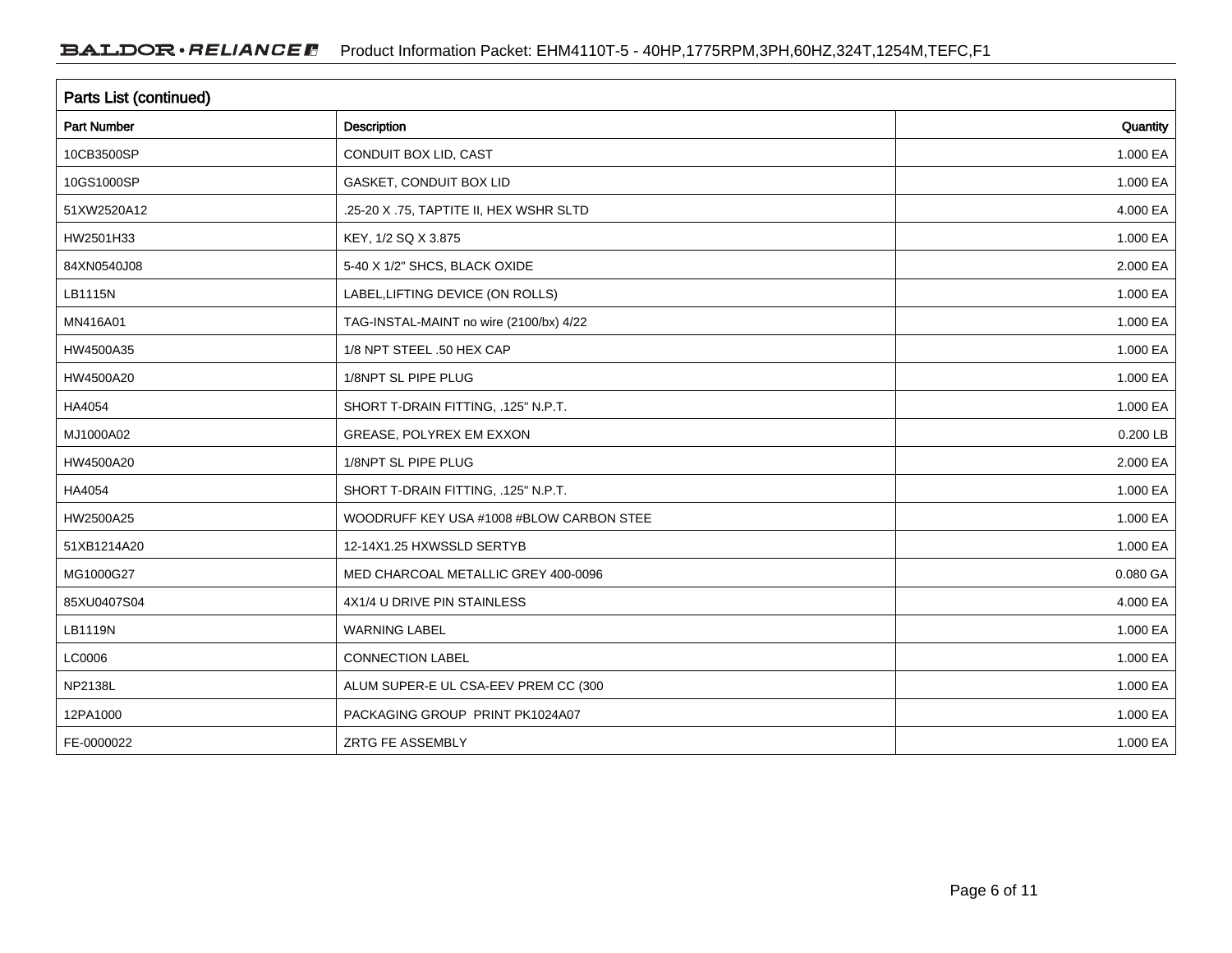#### **AC Induction Motor Performance Data**

Record # 30999Typical performance - not guaranteed values

| Winding: 12WGY285-R001<br><b>Type: 1254M</b> |                   | <b>Enclosure: TEFC</b> |                                              |                 |
|----------------------------------------------|-------------------|------------------------|----------------------------------------------|-----------------|
| <b>Nameplate Data</b>                        |                   |                        | 575 V, 60 Hz:<br><b>Single Voltage Motor</b> |                 |
| <b>Rated Output (HP)</b>                     |                   | 40                     | <b>Full Load Torque</b>                      | 118 LB-FT       |
| <b>Volts</b>                                 |                   | 575                    | <b>Start Configuration</b>                   | direct on line  |
| <b>Full Load Amps</b>                        |                   | 39                     | <b>Breakdown Torque</b>                      | 367 LB-FT       |
| <b>R.P.M.</b>                                |                   | 1775                   | <b>Pull-up Torque</b>                        | 174 LB-FT       |
| Hz                                           | 60 Phase          | 3                      | <b>Locked-rotor Torque</b>                   | 185 LB-FT       |
| <b>NEMA Design Code</b>                      | A KVA Code        | н                      | <b>Starting Current</b>                      | 267 A           |
| Service Factor (S.F.)                        |                   | 1.15                   | <b>No-load Current</b>                       | 15.6 A          |
| <b>NEMA Nom. Eff.</b>                        | 94.1 Power Factor | 82                     | Line-line Res. @ 25°C                        | $0.232\ \Omega$ |
| <b>Rating - Duty</b>                         |                   | 40C AMB-CONT           | Temp. Rise @ Rated Load                      | $54^{\circ}$ C  |
| S.F. Amps                                    |                   |                        | Temp. Rise @ S.F. Load                       | $65^{\circ}$ C  |
|                                              |                   |                        | Locked-rotor Power Factor                    | 27.2            |
|                                              |                   |                        | <b>Rotor inertia</b>                         | 7.19 lb- $ft^2$ |

#### **Load Characteristics 575 V, 60 Hz, 40 HP**

| % of Rated Load     | 25   | 50   | 75   | 100  | 125  | 150  | S.F. |
|---------------------|------|------|------|------|------|------|------|
| <b>Power Factor</b> | 46   | 67   | 77   | 82   | 84   | 85   | 83   |
| <b>Efficiency</b>   | 90.1 | 93.6 | 94.3 | 94.3 | 94.2 | 93.3 | 94.2 |
| <b>Speed</b>        | 1795 | 1790 | 1785 | 1780 | 1774 | 1767 | 1776 |
| Line amperes        | 18.3 | 24.1 | 31.1 | 38.7 | 47.6 | 56.3 | 44   |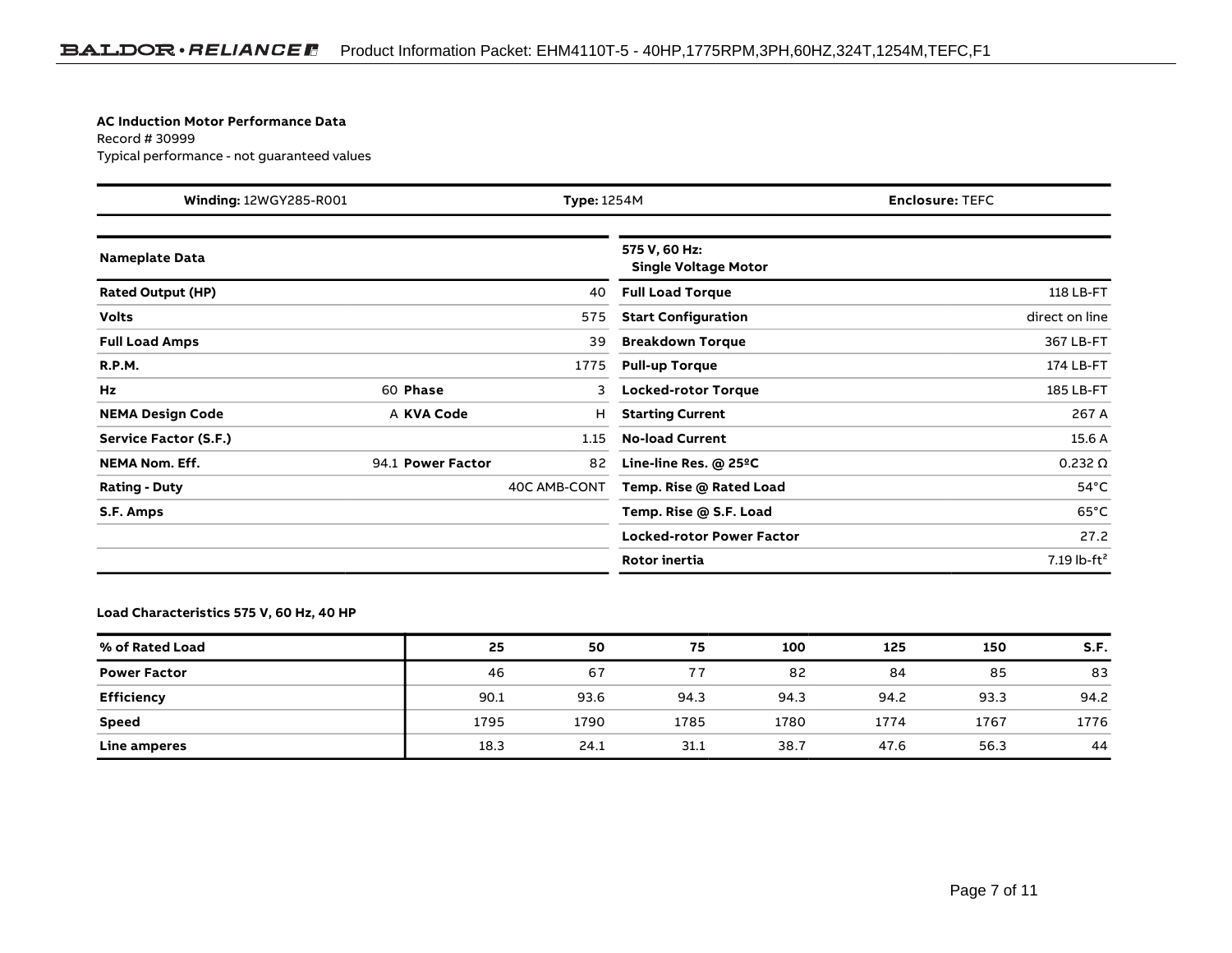

Performance Graph at 575V, 60Hz, 40.0HP Typical performance - Not guaranteed values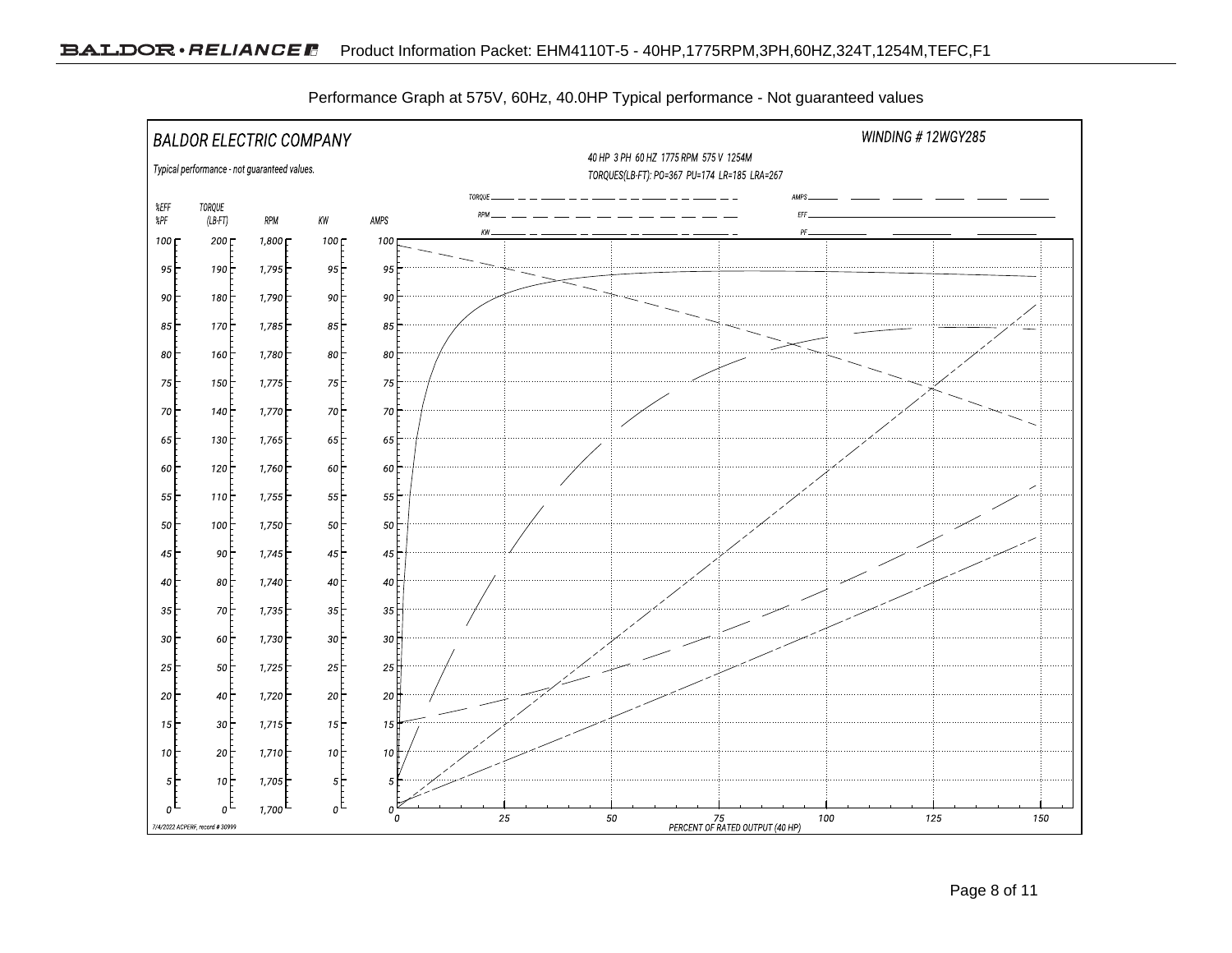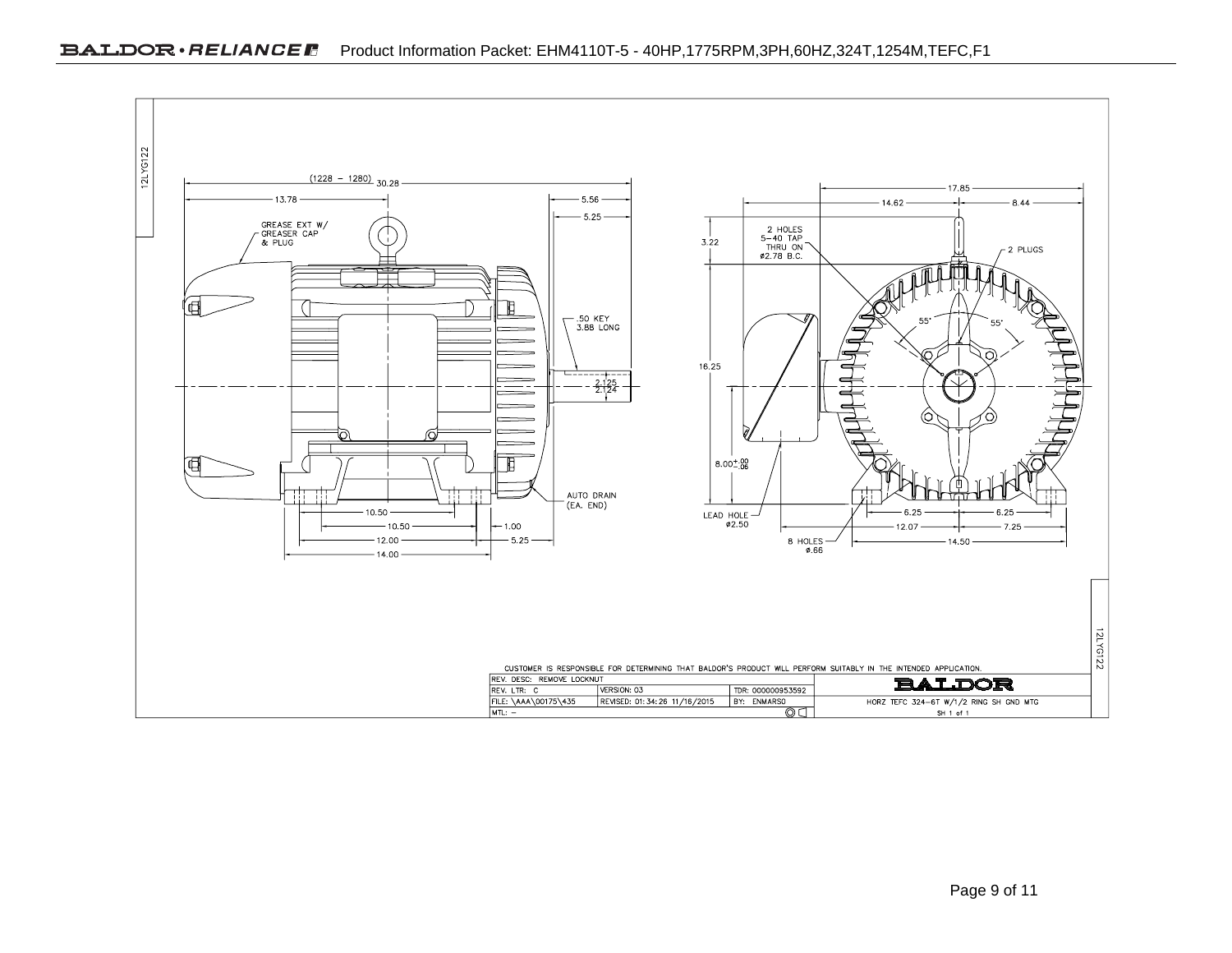